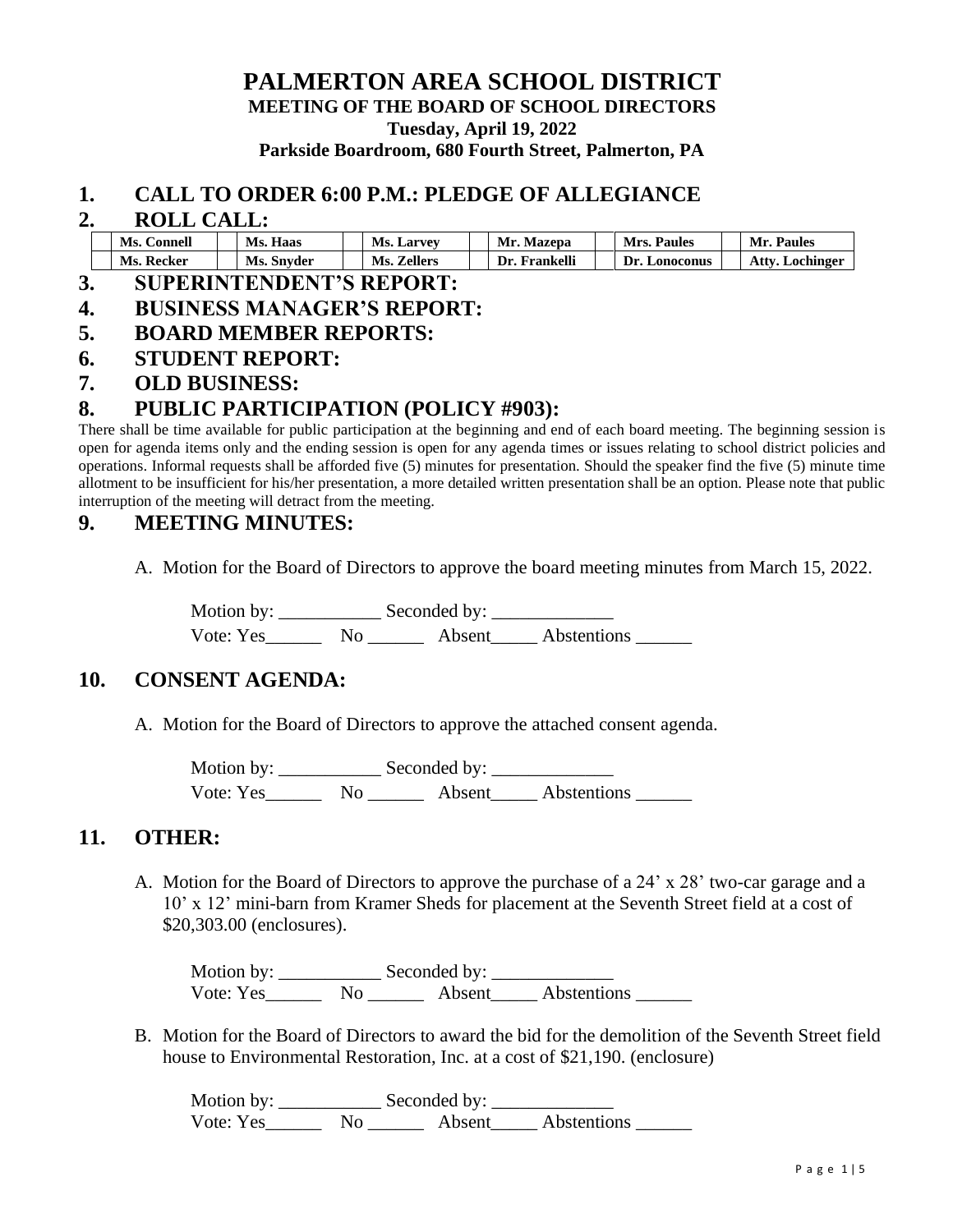C. Motion for the Board of Directors to increase the annual budget for the Future Business Leaders of America Club from \$8,000.00 to \$11,000.00 per year beginning with the 2022-2023 school year.

Motion by: \_\_\_\_\_\_\_\_\_\_\_ Seconded by: \_\_\_\_\_\_\_\_\_\_\_\_\_ Vote: Yes\_\_\_\_\_\_\_\_ No \_\_\_\_\_\_\_ Absent\_\_\_\_\_ Abstentions \_\_\_\_\_\_

# **12. PUBLIC PARTICIPATION:**

# **13. FOR THE GOOD OF THE ORDER:**

## **14. ADJOURNMENT:**

Motion by: \_\_\_\_\_\_\_\_\_\_\_ Seconded by: \_\_\_\_\_\_\_\_\_\_\_\_\_ Vote: Yes\_\_\_\_\_\_\_\_ No \_\_\_\_\_\_\_ Absent\_\_\_\_\_ Abstentions \_\_\_\_\_\_\_\_\_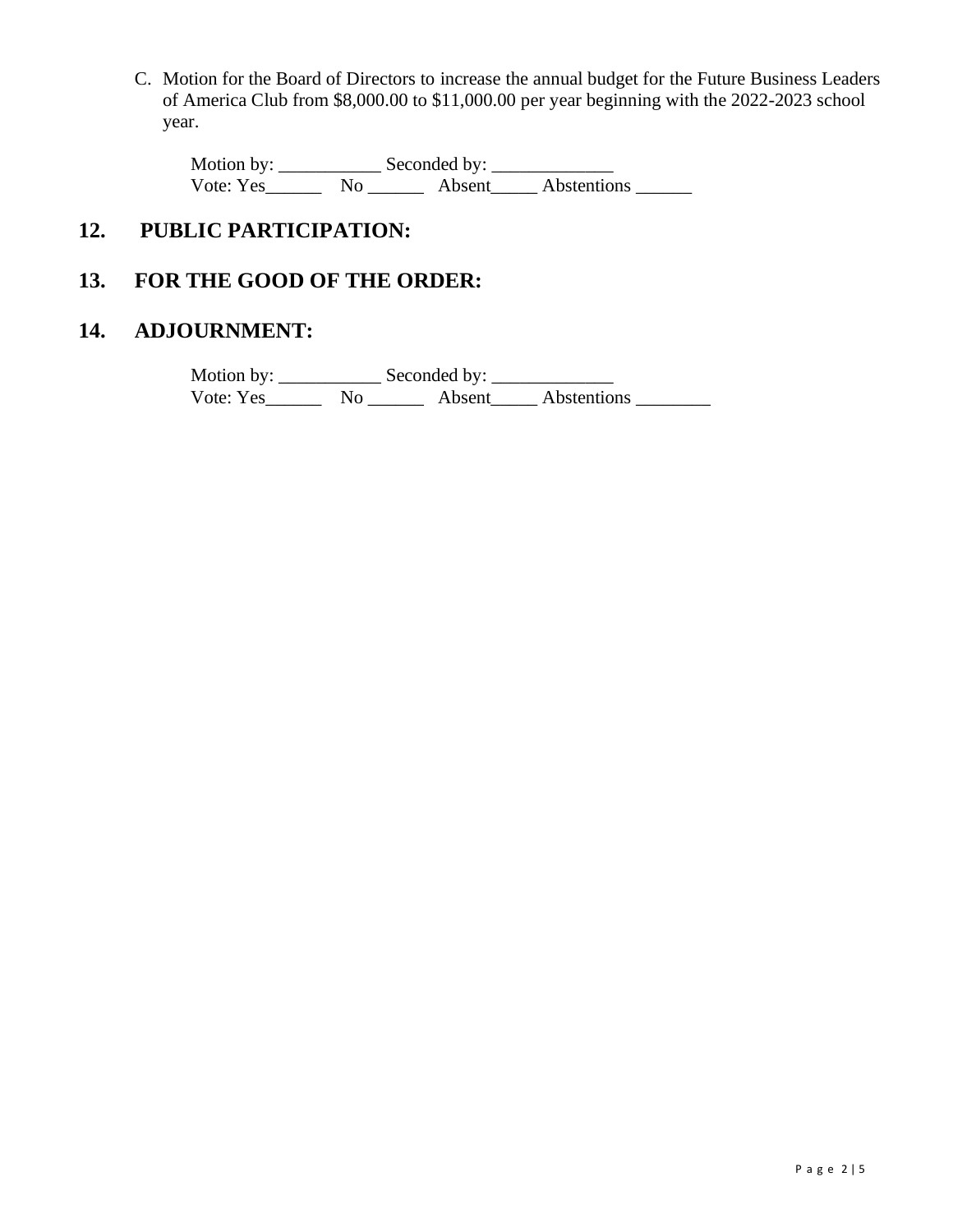## **PALMERTON AREA SCHOOL DISTRICT CONSENT AGENDA Tuesday, April 19, 2022**

### **1. FISCAL:**

- A. Approve the Accounts Payable Reports (enclosures)
- B. Approve the Treasurer's Reports (enclosures)
- C. Approve the Budget Transfers (enclosures)

### **2. PERSONNEL:**

- A. Accept the retirement of Christine Steigerwalt, Towamensing Elementary Principal, effective June 30, 2022
- B. Approve the following advisors at S.S. Palmer Elementary for the remainder of the 2021-2022 school year effective April 20, 2022:

| Bronwyn Cseh | Elementary Student Council Co-Advisor | \$263.00 prorated |
|--------------|---------------------------------------|-------------------|
| Ryan Heller  | Elementary Student Council Co-Advisor | \$263.00 prorated |
| Tanya Hess   | Elementary Student Council Co-Advisor | \$263.00 prorated |

- C. Approve the following staff to work in the Extended School Year (ESY) program from July 5, 2022 through July 28, 2022:
	- Teachers at \$33.00/hour per the PAEA Collective Bargaining Agreement: Kristen Perdew; Amanda Cappella; Chelsea Wyant
	- Speech Therapist at \$33.00/hour per the PAEA Collective Bargaining Agreement: Tammy Hoffman
	- Instructional Assistants at contractual hourly rate per the PAESPA Agreement: Darlene Dugan; Eileen Long; Jenna McHugh; Christine King
	- Nurse/Health Room Technician at contractual hourly rate per the PAESPA Agreement: Michelle Bisbing
- D. Approve Emma Beal as bus driver for the remainder of the 2021-2022 school year effective April 20, 2022
- E. Approve the uncompensated leave requests for the following employees:

| Employee # $452$ | March 23, 2022 and March 24, 2022     |
|------------------|---------------------------------------|
| Employee # $536$ | March 3, 2022 and March 10, 2022      |
| Employee #574    | April 1, 2022 through April 22, 2022  |
| Employee #578    | March 21, 2022 through March 25, 2022 |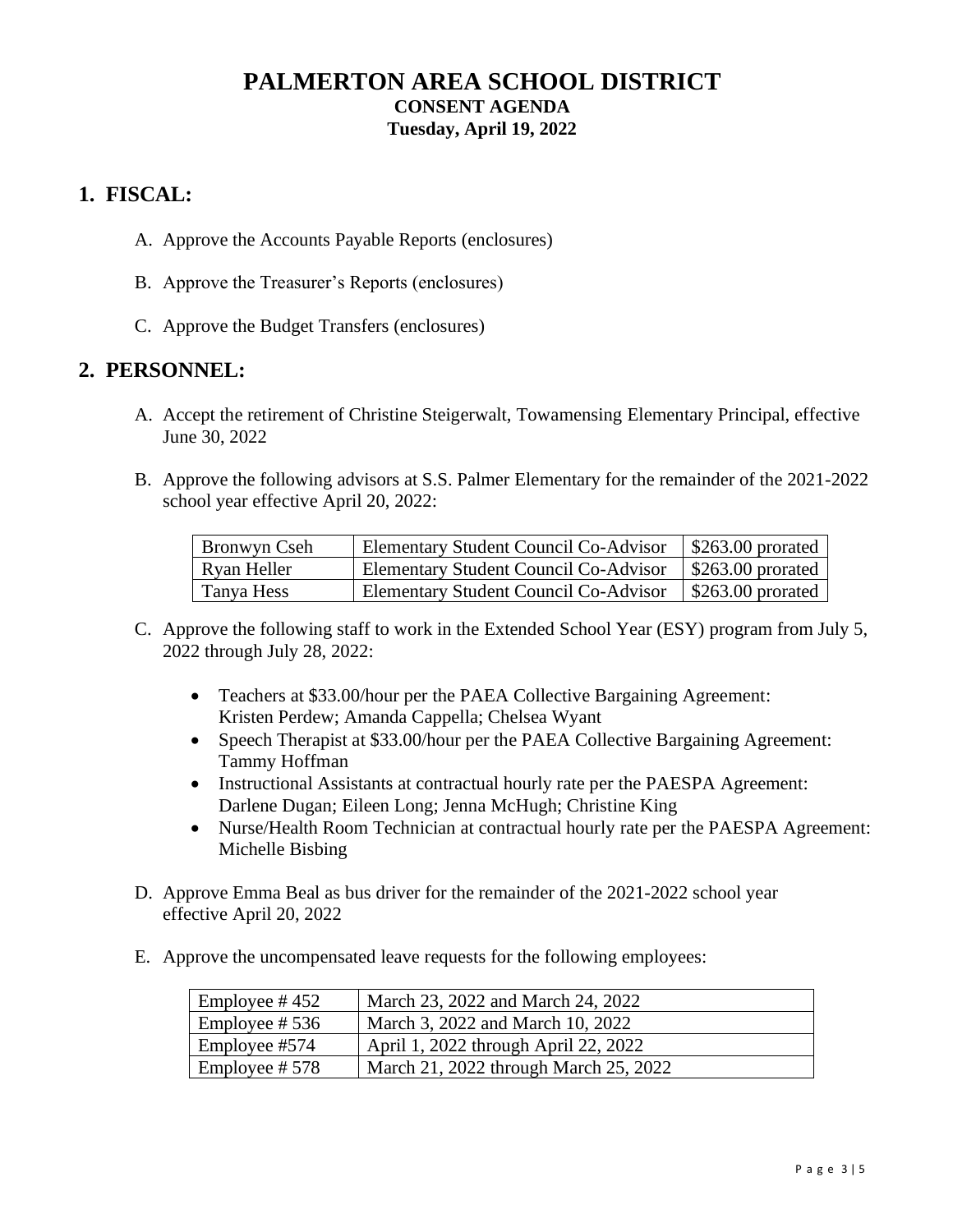- F. Accept the resignation of Jonathan Perloni as Boys' Soccer Volunteer Assistant Coach for the 2022-2023 school year effective March 21, 2022
- G. Approve Jonathan Perloni as Girls' Soccer Assistant Coach for the 2022-2023 school year with a stipend of \$2,743.00 effective April 20, 2022
- H. Accept the resignation of Kathi Anderson as Instructional Assistant effective March 30, 2022
- I. Approve tuition reimbursements (enclosure)

### **3. OTHER:**

- A. Approve the 2022-2023 school district calendar (enclosure)
- B. Approve the Education Partnership Agreement with National Security Agency/Central Security Service from March 1, 2022 through March 30, 2027 at no cost to the district (enclosure)
- C. Approve the 2022-2023 CLIU #21 Facilities Plan Recommendation (enclosure)
- D. Approve the Services Agreement with St. Luke's Physician Group, Inc., for behavioral health services beginning May 1, 2022 through April 20, 2023 with an automatic renewal for successive additional one (1) year terms (enclosure)
- E. Approve the Therapy Services Agreement with Pediatric Therapeutic Services, Inc., from July 1, 2022 through June 30, 2025 (enclosure)
- F. Approve the Memorandum of Understanding with PathStone from April 20, 2022 through April 20, 2023 (enclosure)
- G. Approve retroactively the updated bus route of #17 AM and #17 PM Elementary effective March 23, 2022 (enclosure)
- H. Approve the ALICE Active Shooter Response Training on June 20, 2022 and June 21, 2022 at Berks County Intermediate Unit in Reading, PA at a cost not to exceed \$4,180.00 for the following participants (enclosure):

| David Sodl                    |
|-------------------------------|
| Joseph Faenza                 |
| Brian Conte (KRE Security)    |
| Jamel Richards (KRE Security) |
| Mark Thomas (KRE Security)    |

- I. Approve Jodi Frankelli to attend the PASA Women's Caucus Annual Spring Conference in Hershey, PA on May 23, 2022 and May 24, 2022 at a cost not to exceed \$611.00 (enclosure)
- J. Approve Ralph Andrews to attend the PA Educational Leadership Summit in Lancaster, PA on August 8, 2022 and August 9, 2022 at a cost not to exceed \$671.00 (enclosure)
- K. Approve retroactively the field trip request to attend the Pennsylvania Music Educators Association All-State Festival & Annual Conference at Kalahari Resort & Convention Center,